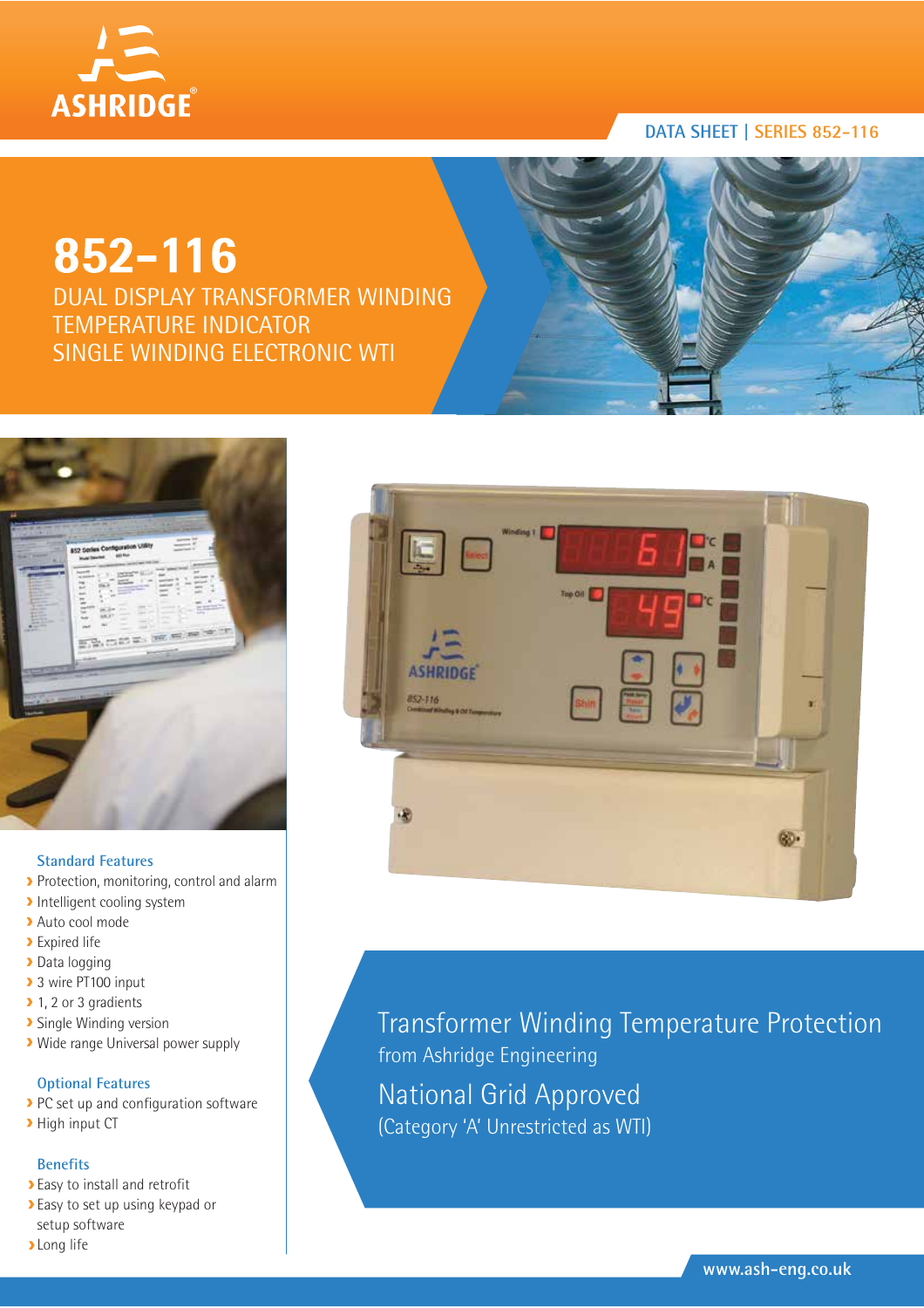



The 852-116 winding temperature indicator is a high integrity protection, control and monitoring system for power transformers. The intelligent cooling control system ensures optimal asset life and protection for the transformer.

The WTI continuously calculates the winding temperature (otherwise known as the hot spot temperature) in the transformer and displays the hottest winding. This is achieved by measuring the top oil temperature with a precision PT100 probe and the winding current using a high isolation current transformer (CT) within the 852-116. These measurements are combined with Ashridge's algorithm based on the IEC354 standard to provide accurate winding temperatures.

### **The 852-116 provides:**

- Multiple relay outputs for control, alarm and trip functions
- Output provided for Internal system watchdog alarm
- Output(s) provided for cooling system abnormalities or failures
- Precision, RMS electronics
- High level Isolation
- SCADA outputs of Modbus RTU and DNP 3.0 available to connect to your SCADA system
- IEC61850 ready
- User configurable analogue outputs
- Long life and proven reliability
- Easy set up and install with special relay check mode (Ramp mode)

### **Data and Event Logging**

The 852-116 logs top oil and hot spot temperatures every 30 minutes, as well as peak temperatures, system entries and power cycling.

## **Expired Life**

The 852-116 provides an indication of the expired life (loss of life) of the transformer in days.

## **Software**

Ashridge's configuration software utility can be used to connect to any 852 Series WTI / OTI to read and edit parameter settings. The software also provides a "compare settings with template" facility, in addition to downloading the settings for incorporation into documentation or archiving.

# **Cooling System Control**

Ashridge have led the way in designing an innovative and intelligent cooling protection system for transformers. The 852-116 employs unique algorithms, developed by Ashridge, to monitor fans and pumps and warn of partial or full cooling system failures.

### **The cooling system control is highly accurate and reliable and incorporates:**

- Autocool mode
	- Allows the system to be exercised at a specified time and day of week
	- Inhibits fans and pumps below a user defined temperature
- SCADA system interface for alarms and data
- Remote operation of fans and pumps
- Step mode the initiation of pumps for a set period, where a sudden change in load is detected

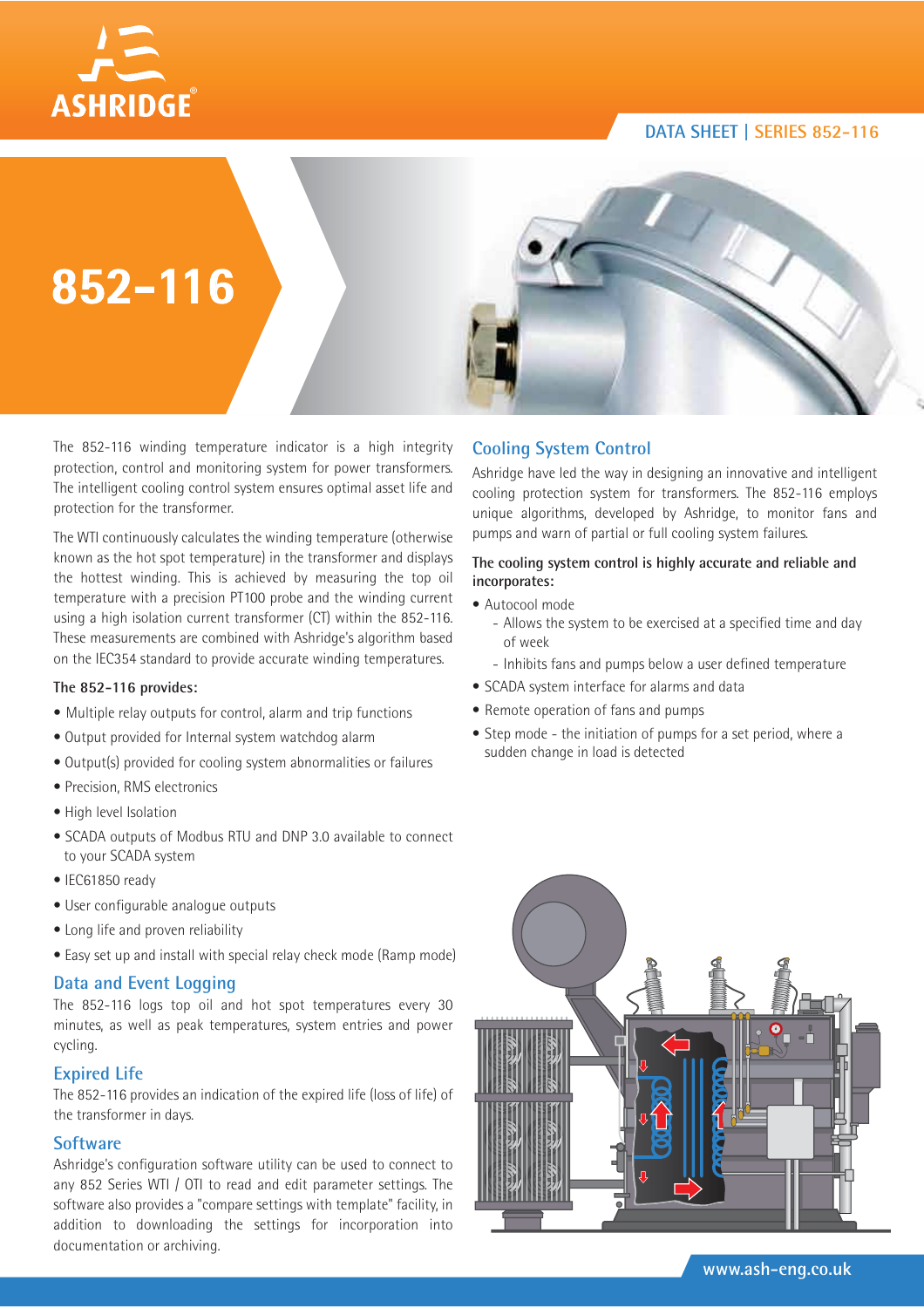

# **National Grid Approval**

(CATAGORY 'A' UNRESTRICTED AS WTI)



**Wall Mounted Version**

# **Installation:**

The 852-116 has been designed for easy installation of new and also retrofit systems. The wide range switch mode power supply allows the 852-116 to be connected to a variety of input voltages automatically. Direct CT input connection reduces cabling requirements.

# **Setting Up:**

The 852-116 is easily configured using the 5 key keypad on the front panel, with defined passwords for access to each section, maintaining security of settings. Non-volatile memory ensures that data is not lost in the event of power failure.

Alternatively, Ashridge's PC set up and configuration software utility can be used to connect to any 852 Series WTI / OTI to read and edit parameter settings. The software also provides a "compare settings with template" facility, in addition to downloading the settings for incorporation into documentation or archiving.

An easy to use, on site, dynamic teach mode facility ensures the fan and pump feedbacks are accurately calibrated.

| $\frac{1}{2}$<br>m<br><b>Lith</b><br><b>Haraki</b> | <b>Existent Page</b><br><b>Monda Pale</b><br>ana (tanah luas luas)<br>Luas de la provincia<br>Maria de la<br><b>STATISTICS</b><br>$1 - 204$<br>-<br><b>DISCUSSION</b><br>$-114$<br><b>STATISTICS</b><br>×. | <b>UPAC</b><br>With Street<br>-                                                            | $\sim$ |
|----------------------------------------------------|------------------------------------------------------------------------------------------------------------------------------------------------------------------------------------------------------------|--------------------------------------------------------------------------------------------|--------|
| --<br><b>ANTIQUES AND AIR</b><br>almost kinesi     | <b>CONTRACTOR</b><br><b>Branchised III</b> Mind.                                                                                                                                                           | The complete the contract and a<br>Constanting Constanting<br>1 4 miles barring lists b to |        |



**www.ash-eng.co.uk**